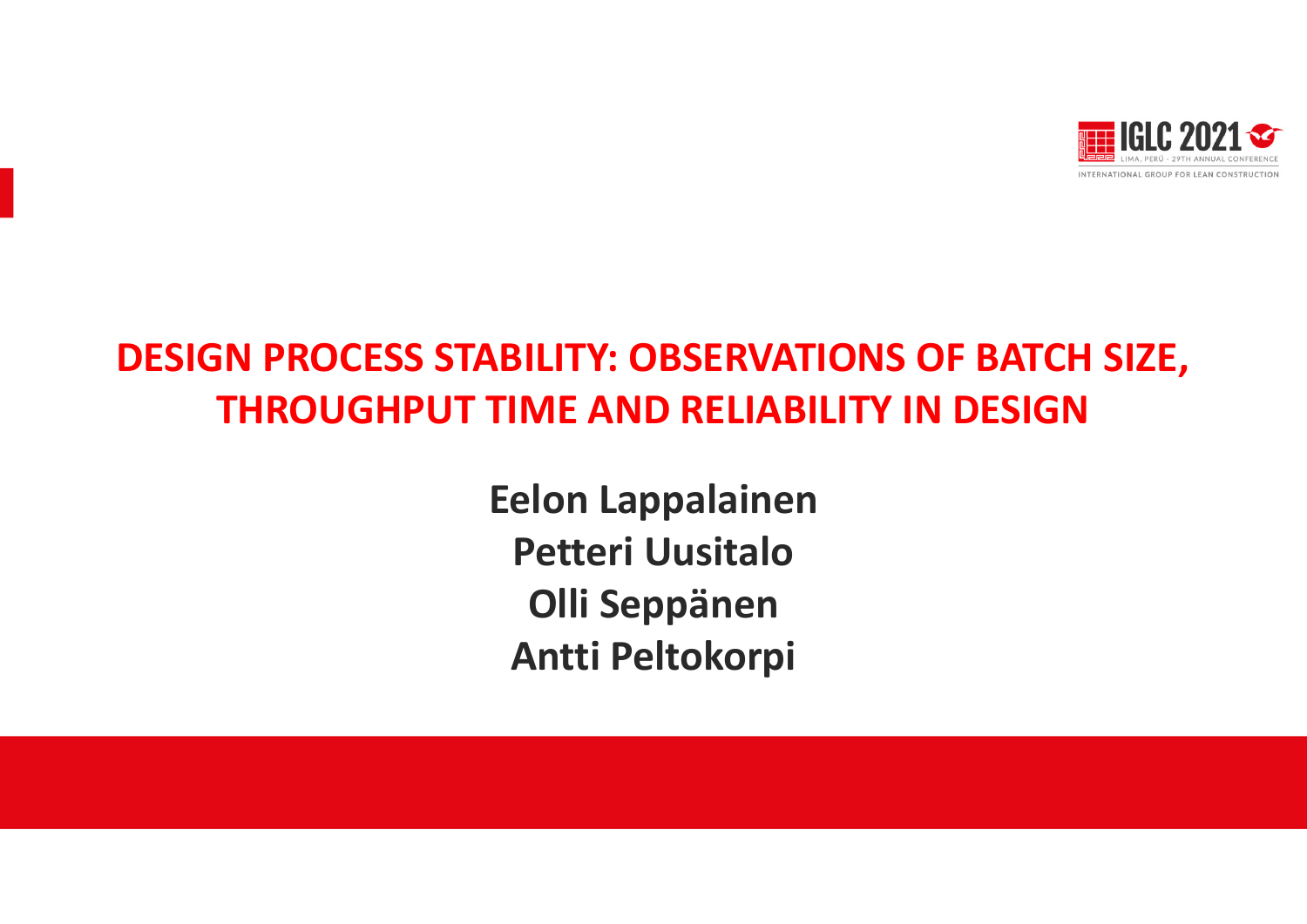

#### **AGENDA**

- Background and gap
- Data and methods
- Results
- $\bullet$ Discussion and conclusions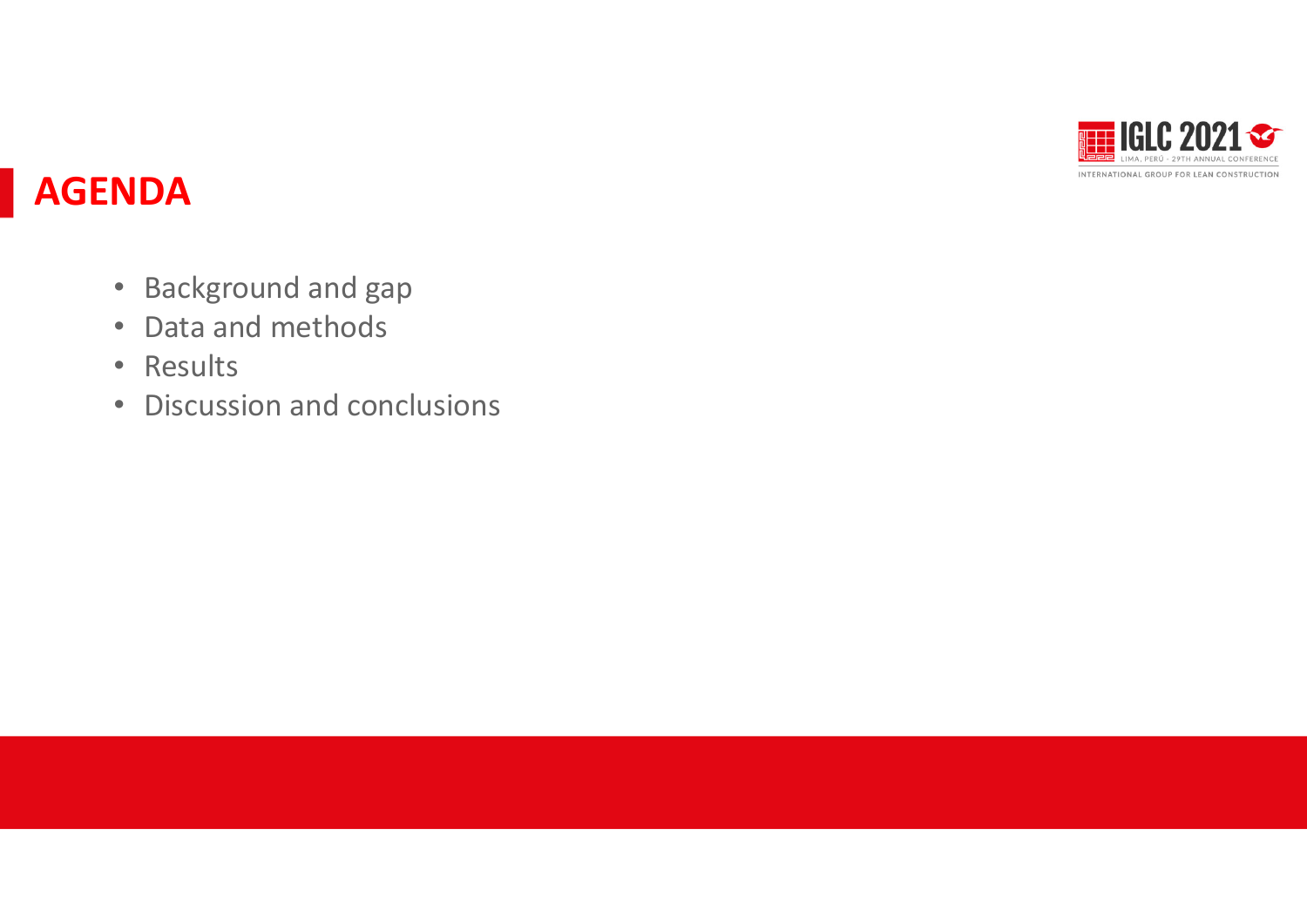

## **BACKGROUND AND GAP**

- $\bullet$ • Batch size (BS) and throughput time (TT) reduction are recurring concepts in the lean construction literature related to the Last Planner© System (LPS).
- $\bullet$  BS, TT and planned percentage completed (PPC) are often used to reduce variability and improve flow and reliability in work processes.
- Scholars have attempted to reduce design variability through lean design management (LDM) and agile methods, but very few studies have analysed the interaction of these parameters in the design process.
- Although several design‐related studies of PPC have been published, very few are related to BS and TT in design.
- The purpose of this empirical study was to examine connections between BS, TT and PPC in design process.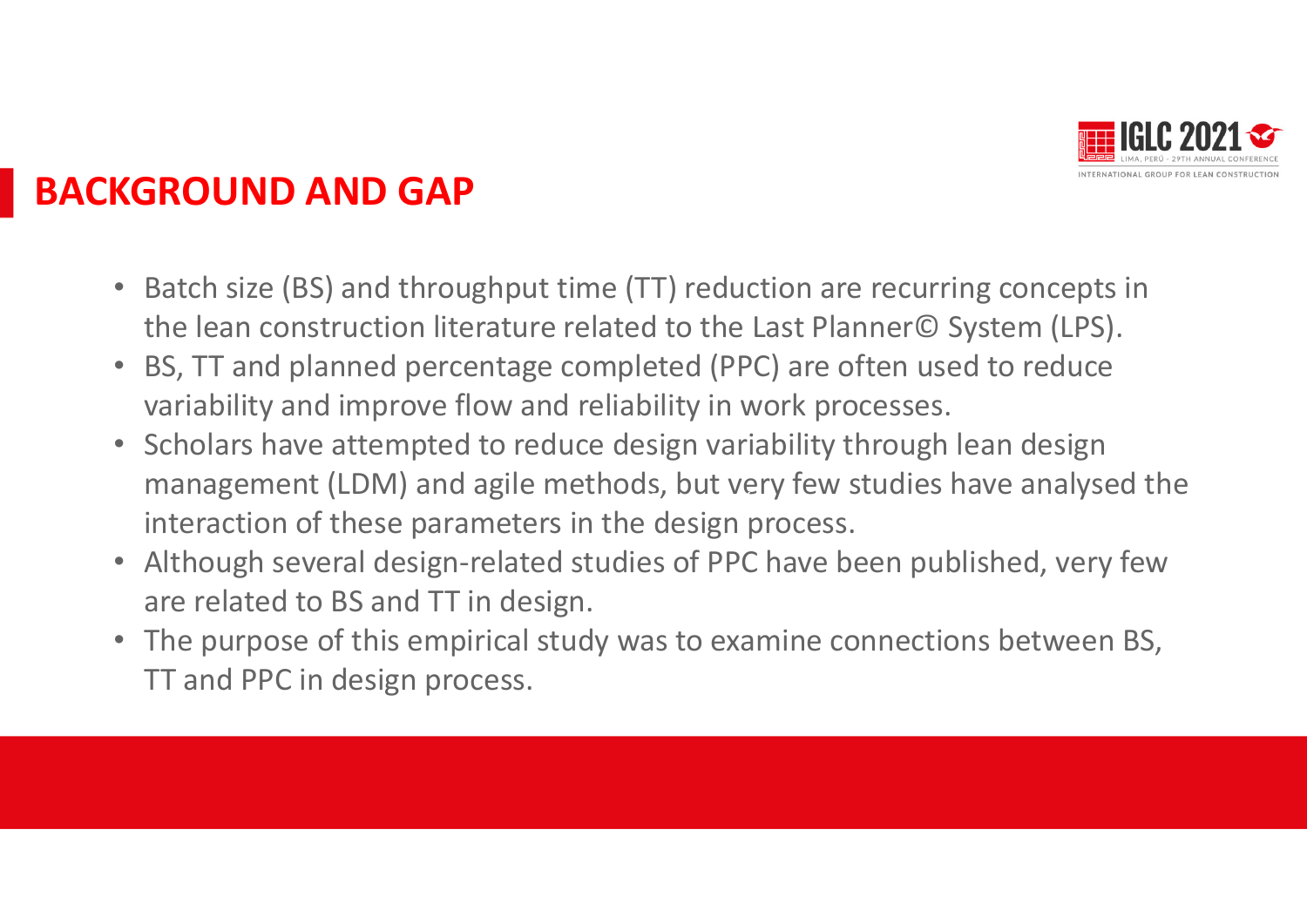

## **DATA AND METHODS**

- The research data used was gathered from <sup>a</sup> single case study consisting of seven construction sites in Finland
- Case study was client‐driven subway project consisting of five stations, one depot and <sup>a</sup> railway line connecting them, with its own design teams consisting of different design disciplines.
- 6/7 of the construction sites used agile methods (Scrum) and the Last Planner System (LPS) among the structural design teams, while the one site was managed with traditional methods, and thus research data was not available from that site.
- $\bullet$  156 structural engineers from several structural engineering companies that operate in the Nordic countries. The structural engineers worked on the project as teams of 15 to 25 people.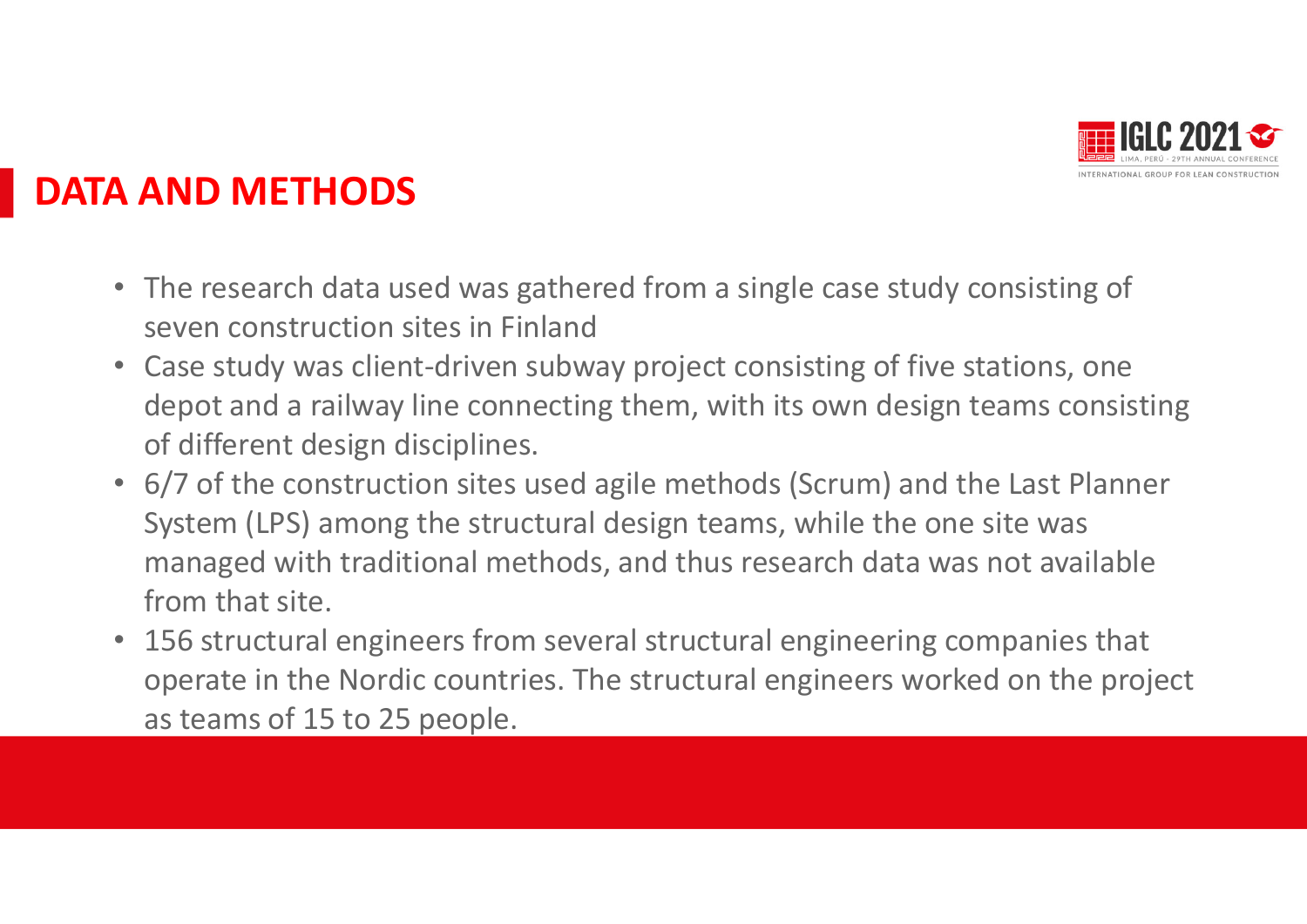

## **DATA AND METHODS**

- $\bullet$  Design work was broken down to <sup>a</sup> workable backlog of design tasks, for which task‐specific responsible persons were appointed.
- These tasks were pulled from the backlog into the two‐week design periods called "sprints."
- The progress of the work was monitored over a two-year period using Jira software, where design tasks were managed based on Scrum principles.
- After the orientation phase, which was done in physical space, latter bi-weekly meetings were held in virtual space, with teleconference tools.
- Structural designers worked with other disciplines, such as architects and MEP designers, in design coordination meetings in project's "Big Room".
- Only structural engineers used the Scrum and LPS methods in this case project.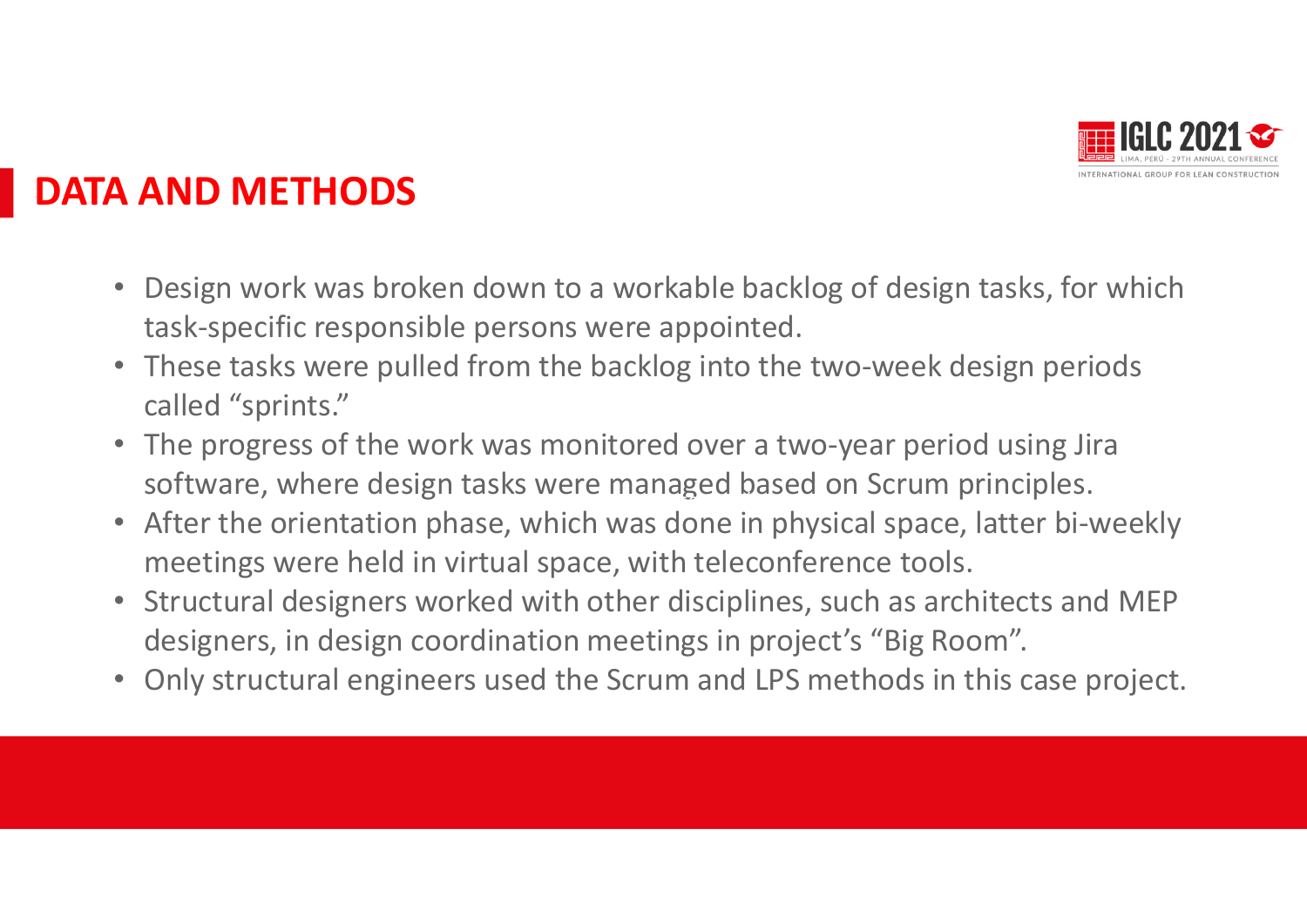

## **DATA AND METHODS**

- The main data used in this study contains the designers' workload estimates for design tasks, PPC values (measured biweekly during the design phase) and measured TT's for design tasks.
- Task‐specific workload estimates were exported from the Jira software to an Excel spreadsheet.
- PPC values were calculated using sprint reports generated by the Jira software by calculating completed and non‐completed tasks during the sprint and dividing their ratio by the PPC percentage.
- TT's were calculated to the accuracy of one "sprint".
- Workload estimates were measured in hours per task, PPC values were measured as percentages and design task TT's were measured as two‐week work periods (sprints nr 1, nr 2, nr 3, etc.).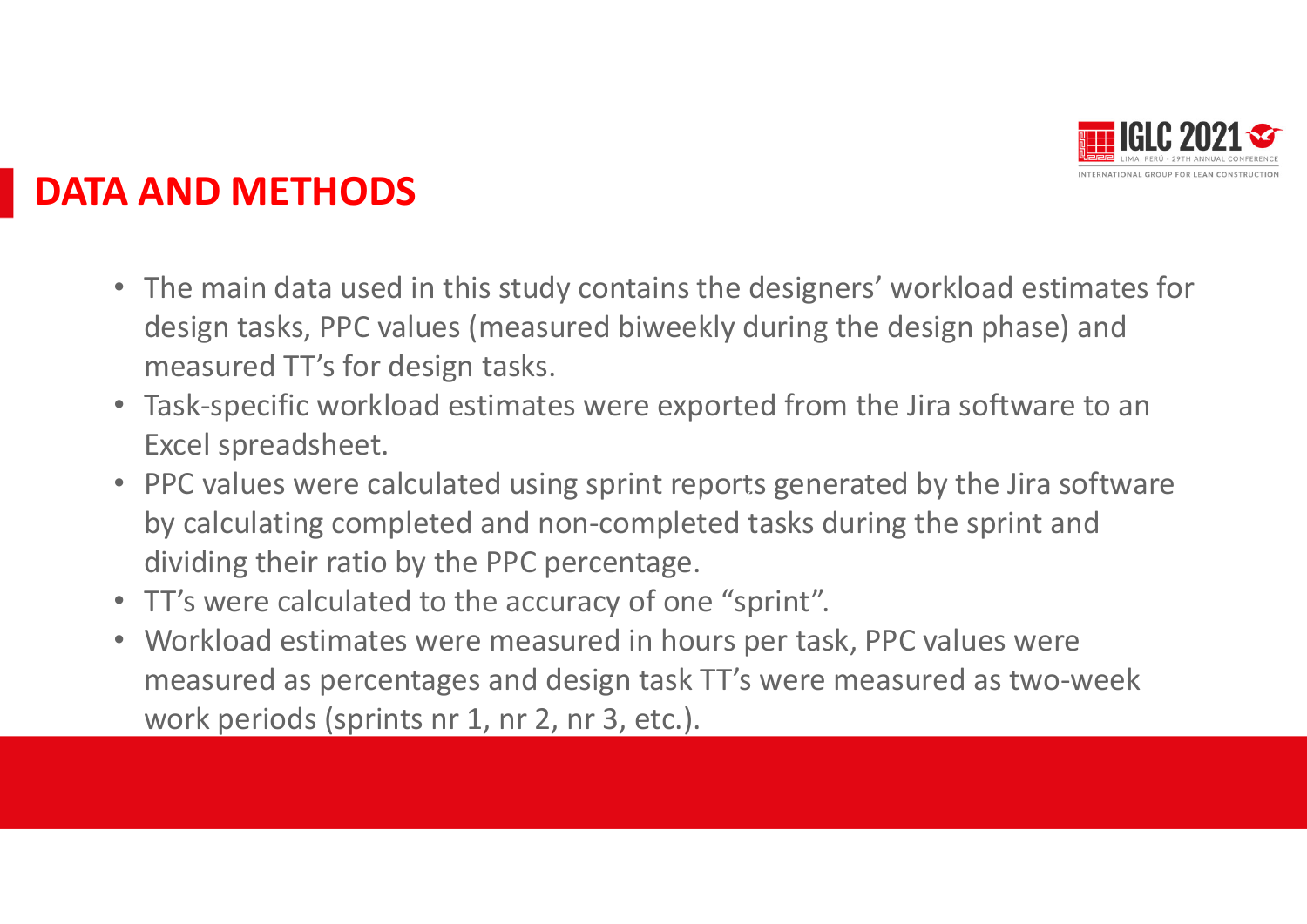

#### **RESULTS – BATCH SIZE OF THE DESIGN TASKS**

Average BS's of the design tasks for the two‐year follow‐up period; the upper limit (40 hours) of the target BS is shown. As the figure makes apparent, only one site exceeded the target‐specific maximum number of hours per task in the first year; in the second year, all sites fell below the target, and half the sites remained at less than 20 hours per planning task. **Figure 1.** Estimated BS's of design tasks.

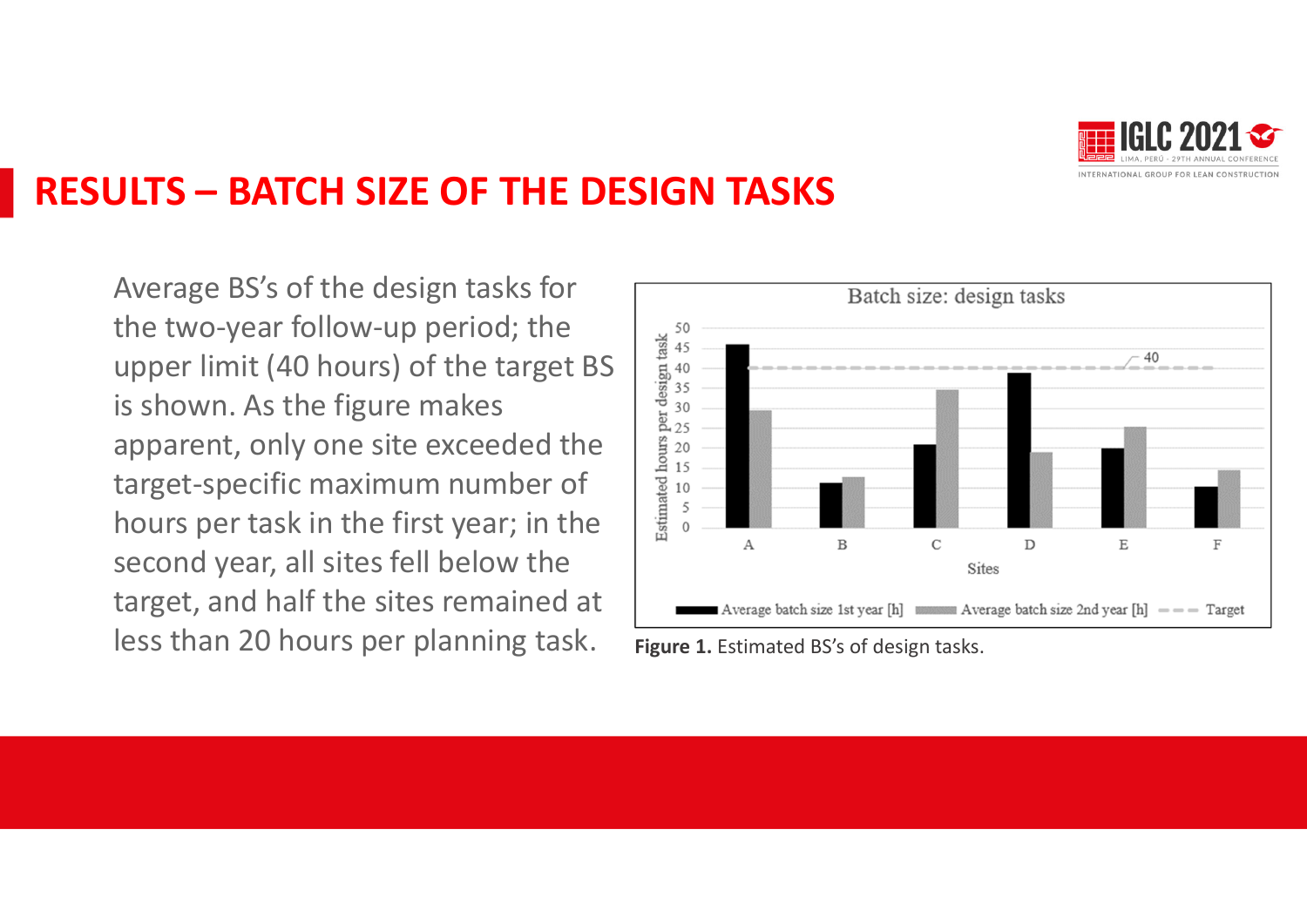

## **RESULTS – THROUGHPUT TIME OF DESIGN TASKS**

- $\bullet$ • Sites E and F clearly differed from the other sites by having faster task  $TT's.$
- •• Sites C and D had the longest TT's
- $\bullet$ • Sites A and B and were located between the two groups.
- •• For the TT, we noted a statistically significant difference in the results of sites E and F (group 1), sites A and B (group 2) and sites C and D



(group 3). **Figure 2.** Analysis of variance, interval plot of TT in years <sup>1</sup> and 2.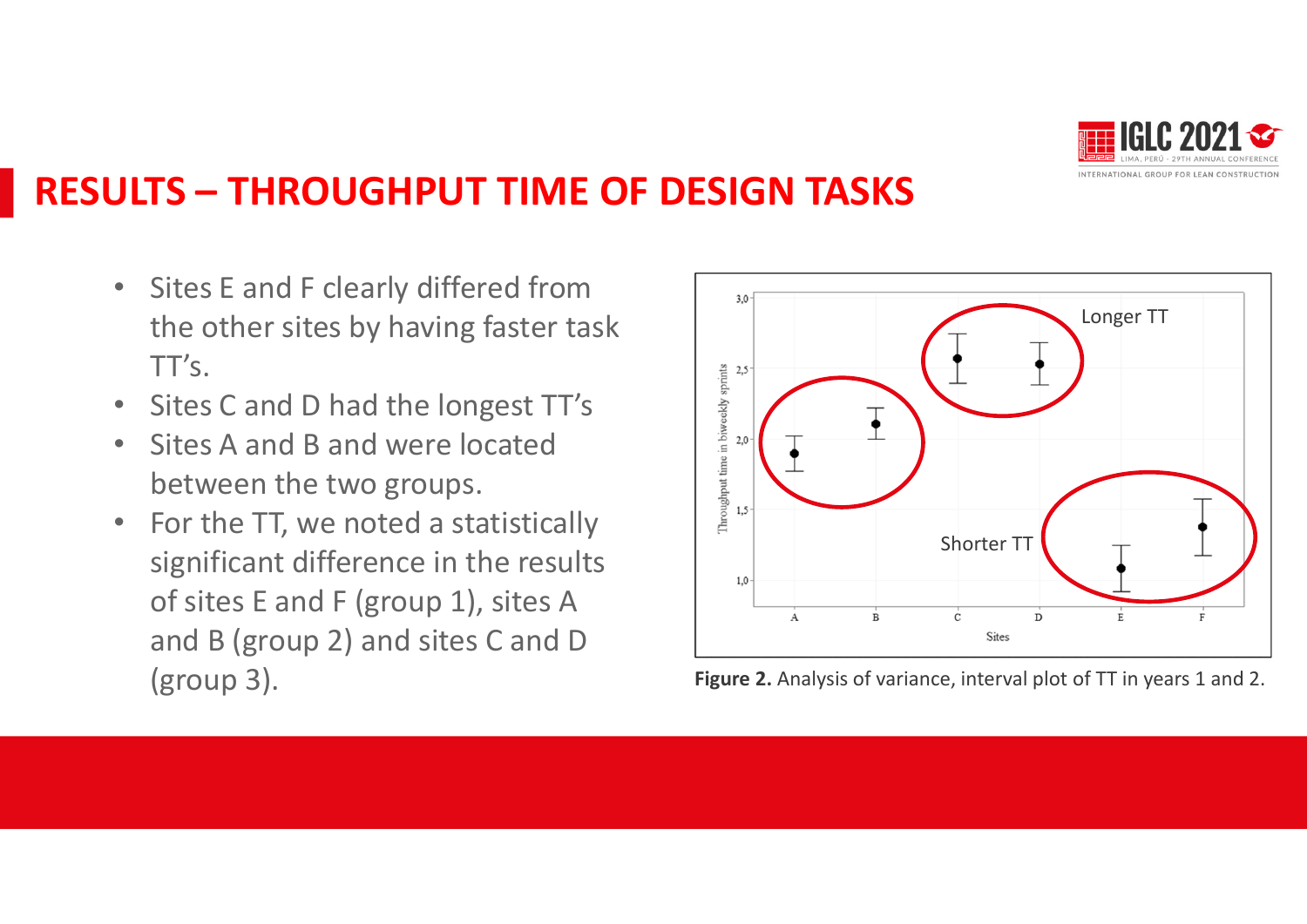

#### **RESULTS – SUMMARY**

- •• Sites E and F differed from other sites with higher PPC values and faster TT's.
- $\bullet$ • Sites C and D, where PPC was lowest, also had the slowest TT's.
- $\bullet$ • Sites B and F were clearly lower than the other sites in both years, while for C and E BS increased in the second year.
- $\bullet$ • Sites E and F were evidently in low level in BS and TT as well in high level in

| Site | Reliability                   |                                      |                             |                             | BS's in design tasks                                                                                                                                                                                                                                               |                                  |                                    |                         | Stability of design<br>process |                |
|------|-------------------------------|--------------------------------------|-----------------------------|-----------------------------|--------------------------------------------------------------------------------------------------------------------------------------------------------------------------------------------------------------------------------------------------------------------|----------------------------------|------------------------------------|-------------------------|--------------------------------|----------------|
|      | PPC<br>ave, of<br>1st<br>year | <b>PPC</b><br>ave, of<br>2nd<br>year | SD of<br>PPC<br>1st<br>year | SD of<br>PPC<br>2nd<br>year | Ave.<br><b>BS 1st</b><br>year<br>$[h] \centering% \includegraphics[width=1.0\textwidth]{Figures/PN1.png} \caption{The 3D (black) model for the $L^2$-error of the estimators in the left and right. The left and right is the same as in the right.} \label{fig5}$ | Ave.<br><b>BS</b><br>2nd<br>year | SD in<br>BS <sub>1st</sub><br>year | SD in<br>BS 2nd<br>year | CV<br>1st year                 | CV<br>2nd year |
|      |                               |                                      |                             |                             |                                                                                                                                                                                                                                                                    | [h]                              |                                    |                         |                                |                |
| Α    | 38.2                          | 56.1                                 | 37.2                        | 23.3                        | 45.9                                                                                                                                                                                                                                                               | 29.4                             | 88.8                               | 46.2                    | 1.93                           | 1.57           |
|      |                               |                                      |                             |                             |                                                                                                                                                                                                                                                                    |                                  |                                    |                         | (HV)                           | (HV)           |
| B    | 26.5                          | 58.9                                 | 26.2                        | 24.6                        | 11.2                                                                                                                                                                                                                                                               | 12.9                             | 12.4                               | 8.2                     | 1.11                           | 0.64           |
|      |                               |                                      |                             |                             |                                                                                                                                                                                                                                                                    |                                  |                                    |                         | (MV)                           | (LV)           |
| C    | 13.3                          | 52.2                                 | 14.8                        | 22.3                        | 20.8                                                                                                                                                                                                                                                               | 34.6                             | 13.8                               | 32.4                    | 0.66                           | 0.94           |
|      |                               |                                      |                             |                             |                                                                                                                                                                                                                                                                    |                                  |                                    |                         | (LV)                           | (MV)           |
| D    | 24.0                          | 51.9                                 | 26.4                        | 24.1                        | 38.8                                                                                                                                                                                                                                                               | 19.0                             | 59.7                               | 26.8                    | 1.54                           | 1.41           |
|      |                               |                                      |                             |                             |                                                                                                                                                                                                                                                                    |                                  |                                    |                         | (MV)                           | (HV)           |
| E    | 37.7                          | 71.2                                 | 36.1                        | 14.2                        | 19.7                                                                                                                                                                                                                                                               | 25.4                             | 13.4                               | 27.2                    | 0.68                           | 1.07           |
|      |                               |                                      |                             |                             |                                                                                                                                                                                                                                                                    |                                  |                                    |                         | (LV)                           | (MV)           |
|      |                               |                                      |                             |                             |                                                                                                                                                                                                                                                                    |                                  |                                    |                         |                                |                |
| F    | 35.3                          | 71.3                                 | 32.4                        | 19.0                        | 10.3                                                                                                                                                                                                                                                               | 14.4                             | 94.8                               | 11.7                    | 9.20                           | 0.81           |
|      |                               |                                      |                             |                             |                                                                                                                                                                                                                                                                    |                                  |                                    |                         | (HV)                           | (MV)           |

Table 1. Summary table of key metrics.  $PPC =$  planned percentage completed,  $SD =$ standard deviation,  $CV = coefficient$  of variance,  $LV = low$  variability,  $MV = moderate$ variability and  $HV = high$  variability

**Figure 3.** Summary table of key metrics.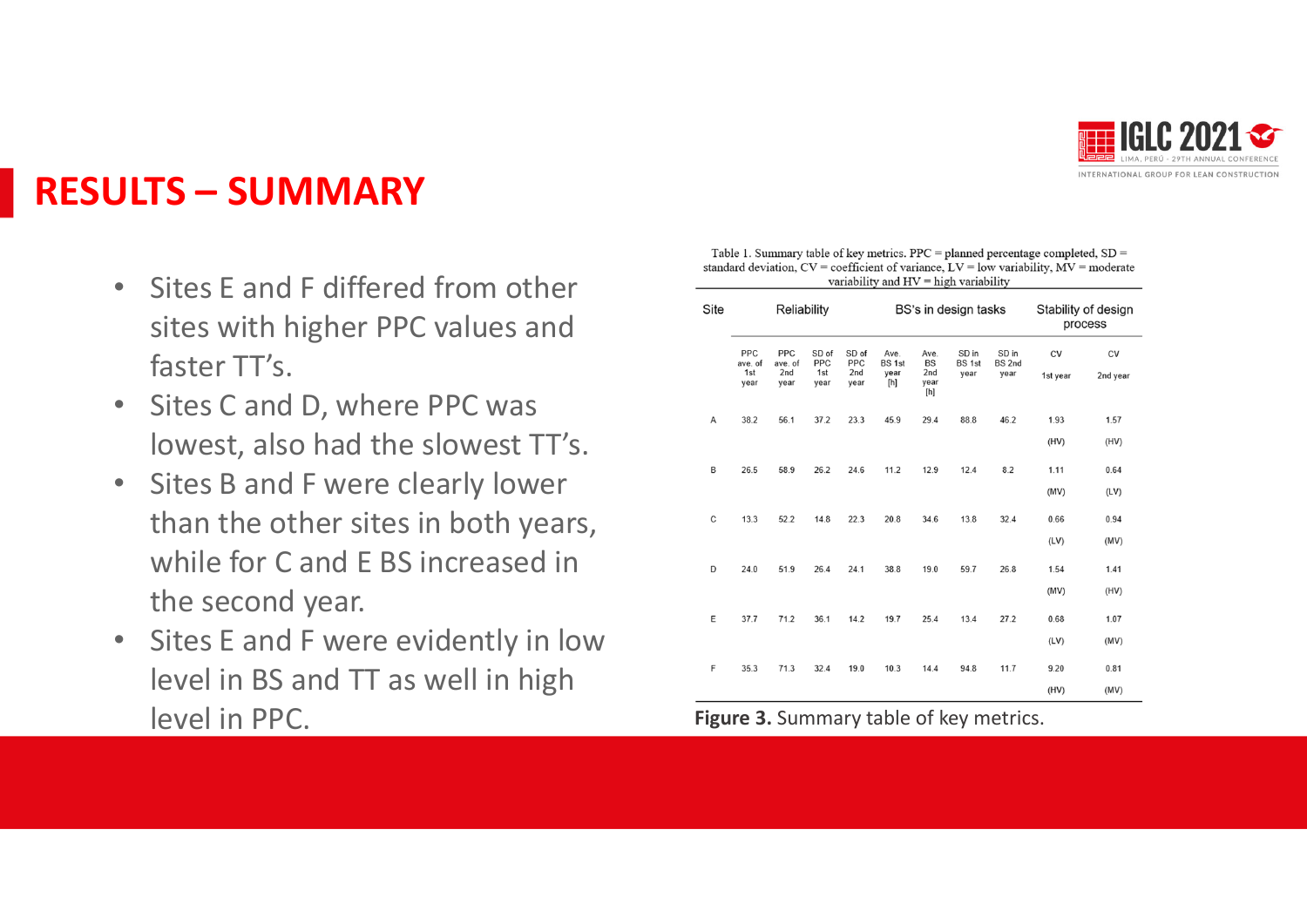

#### **DISCUSSION AND CONCLUSIONS**

Adding BS and TT to LPS sessions couldopen better perspective to the design process and the flow of design. Differences betweendesign teams can be measured by relatively simple methods and with existing digital tools.

Future researchtopics:

- ‐- Find out what is optimal BS for design work (different phases / disciplines)
- How production methods based on small BS (i.e., Takt) affects design BS's and TT's.

Limitations:

- ‐ Only one discipline involved
- ‐ Data only from detailed design phase
- ‐ No evidence of <sup>a</sup> causal relationship between BS, TT and PPC